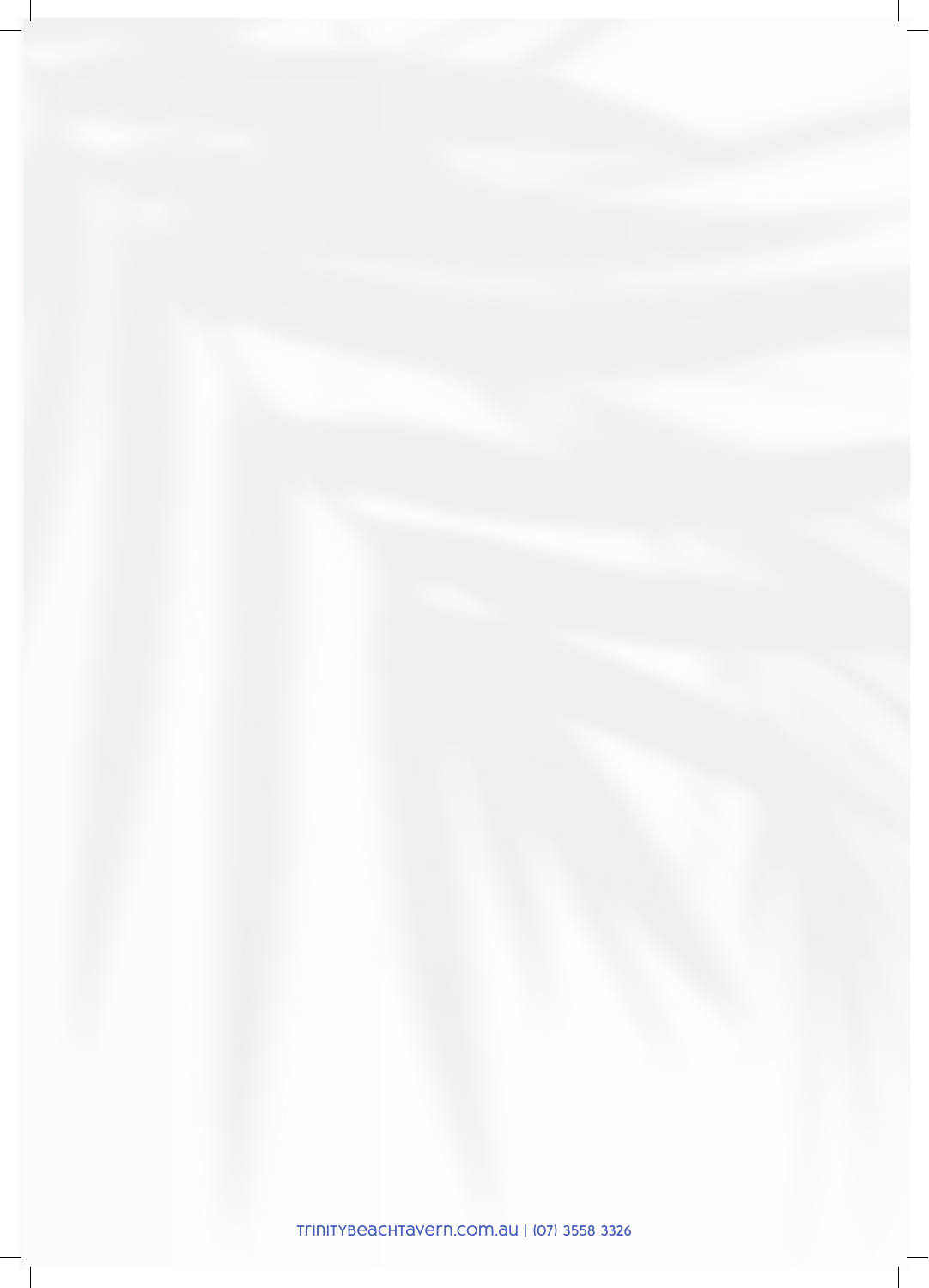# **YOUR EVENT. YOUR WAY**

WHATEVER YOUR EVENT, CELEBRATE IT IN STYLE AT TRINITY BEACH TAVERN. BE IT A birthday, corporate event, engagement soiree, hens party, or anything in between, we are here to help bring your next celebration to life.

WITH SPACES FOR 2 TO 250 GUESTS AND A FLEXIBLE ATTITUDE TO SUIT, REACH OUT TO our team to start bringing your event to life today!

The important bits: Please note we have a minimum spend in place on Friday night, Saturday night, and Sunday lunch. Speak with our team today for more *Details*.

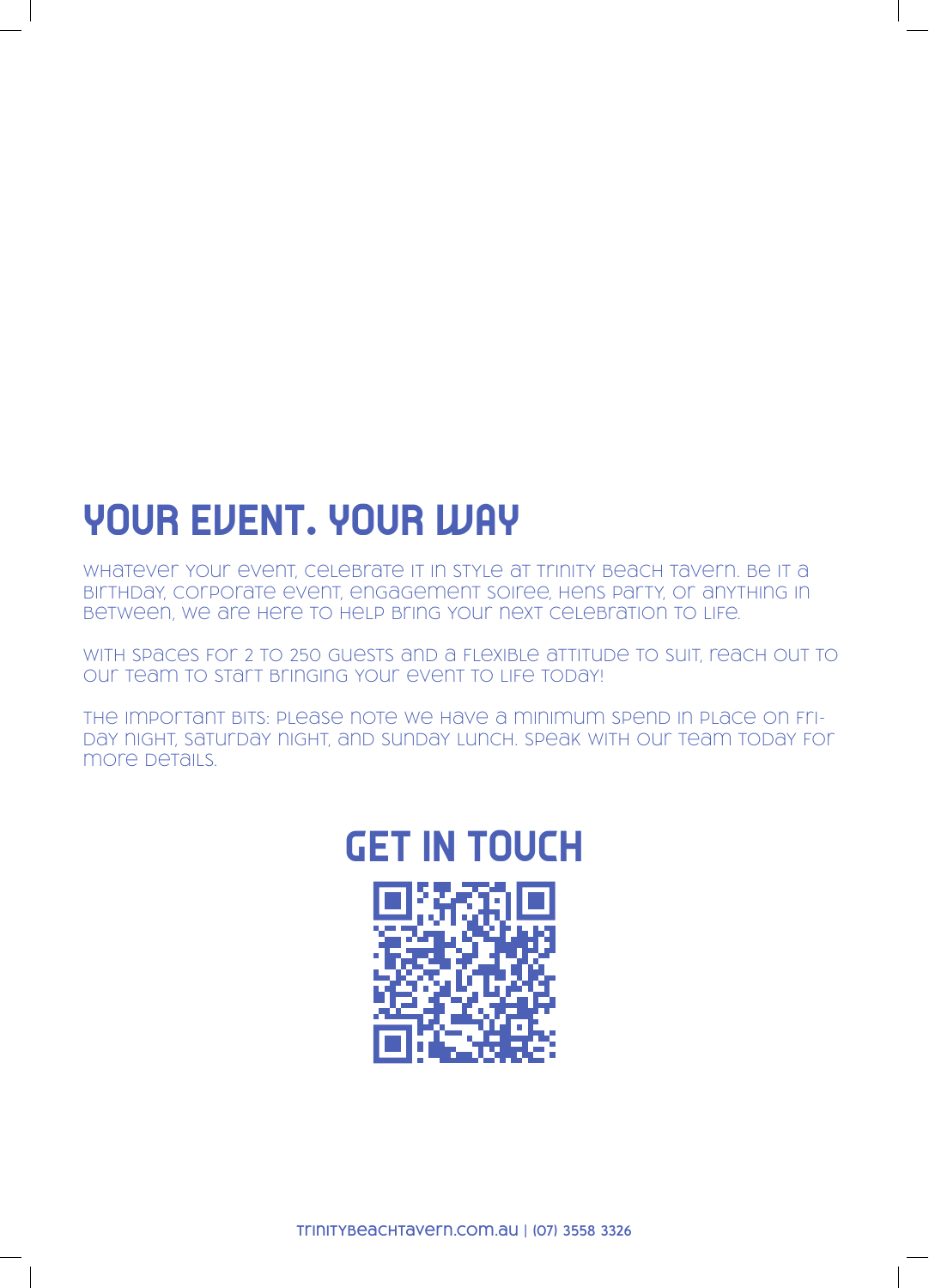# **PLATTERS**

**Grazing-style crowd-pleasers Each platter is suitable for 10-12 pax**

#### **Antipasto \$100**

**Assorted cold cuts, marinated olives, grilled vegetables, Australian**  *CHEESES, TOASTED SOUT DOUGH* 

#### **Seafood Platter \$150**

**Fresh local prawns, flash fried calamari, crumbed scallops, battered fish bites, mussels, fish cakes, accompanying sauces.**

#### **Pizza Platter \$90**

**Italian, margherita, ham & pineapple, chips & sauces.**

#### **Wings Platter \$70**

**Buffalo sauce, honey soy, blue cheese & ranch**

#### **Vegetarian Platter \$85**

**Samosas, spring rolls, fried arancini, halloumi fries, pickle chips, garlic bread, accompanying sauces.**

#### **Aussie Platter \$85**

**Mini meat pies, sausage rolls, quiche, meatballs, wings.**

#### **Fruit Platter \$60**

**Variety of seasonal fruit from our local supplier**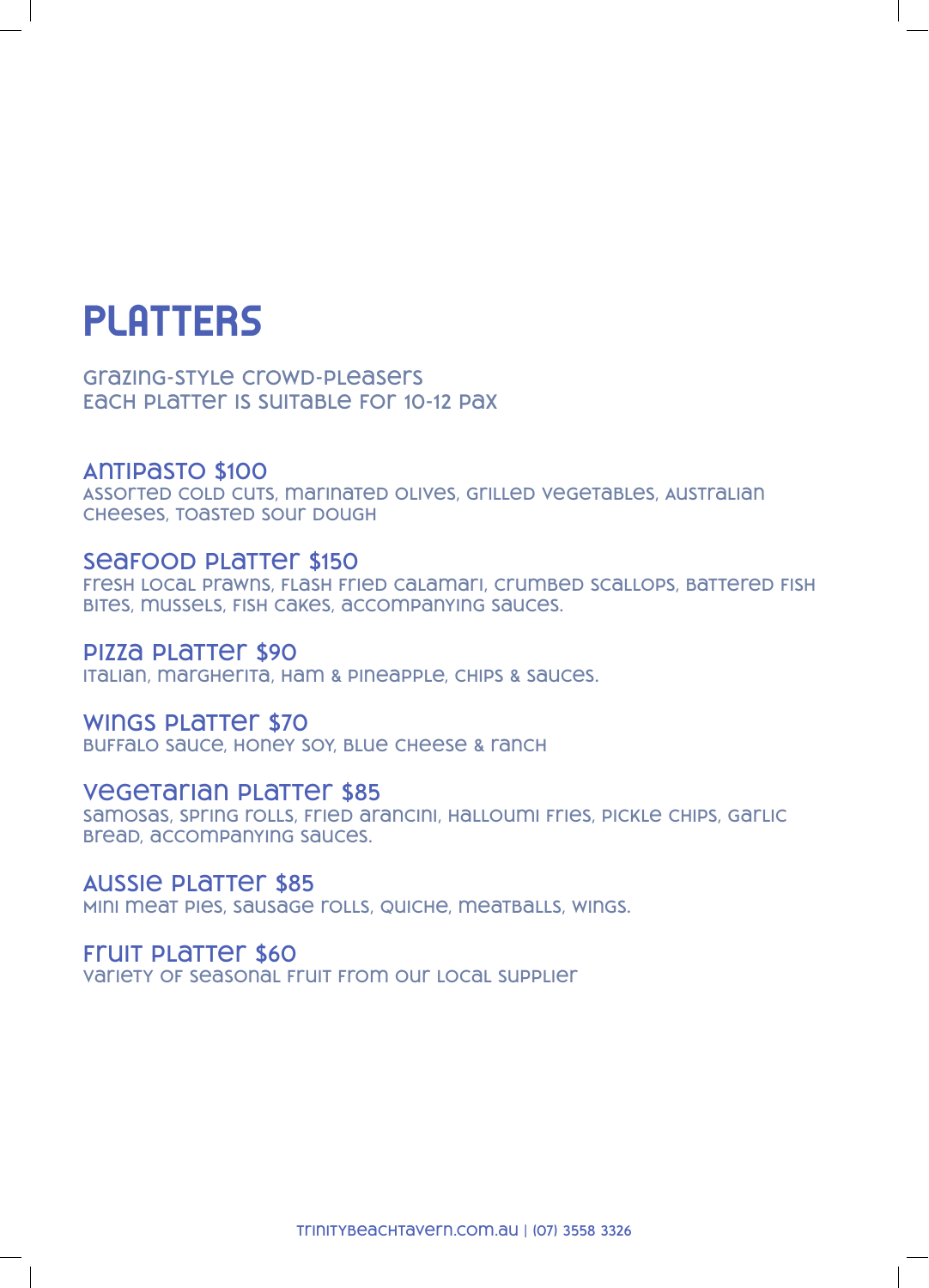## **SET MENU**

**All courses shared alternate drop. 2 course \$55 | 3 course \$65** 

#### **ENTREE (Select Two)**

**Salt & Pepper Squid (GF) (DF) Lime aioli** 

**Small Grazing Plate (GFO) Cured meats, cheese, house dips, sourdough**

**Beef Carpaccio Thinly sliced eye fillet, crispy capers, red onion, roquet, parmesan, extra virgin olive oil drizzle** 

**Duck Shanks Crispy duck shanks, hoisin sauce, toasted sesame** 

**Grilled Watermelon Salad (GF)(DF)(V) Spinach, rocket, peas, cherry tomatoes**

#### **MAINS (Select Two)**

**Confit Duck Maryland duck, pan-fried gnocchi, wild mushroom, peach bourbon jam, jus**

**250g Rump Grain feed beef, roast chat potatoes, broccolini, red wine jus**

**Trinity Chicken Chicken breast, balsamic onions, garlic mash, broccolini, baby spinach, pesto cream sauce** 

**Market Fish Sweet potato puree, bok choy, edamame beans, soy broth** 

**Pork Belly Porchetta Spice rubbed pork belly, red apple slaw, celeriac puree, glaze** 

**Risotto Verde (V) Arborio rice, garden peas, spinach, fetta, parmesan crisp & fried mint**

#### **DESSERT (Select Two)**

**STICKY DATE PUDDING (V) Warm sticky date pudding, butterscotch sauce, whipped cream**

**Cheesecake (V) Whipped cream, mint, berries**

**Pavlova (V) Mixed berry compote, whipped cream**

> **GF – Gluten Friendly GFO – Gluten Friendly Option DF – Dairy Free V – Vegetarian**  PLease speak to our team about any pietary requirements so we can assist accommodate all guests.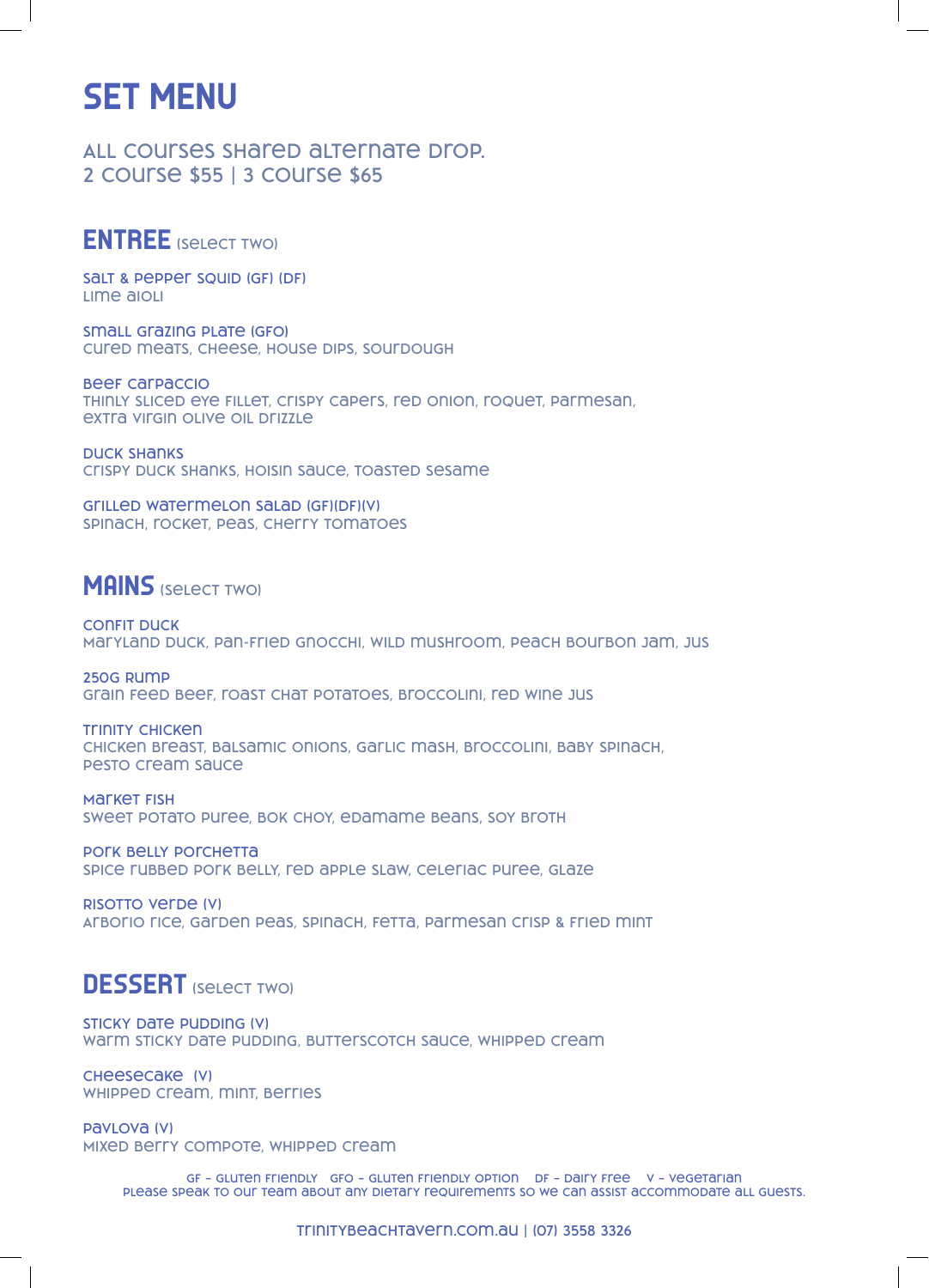# **GET IN TOUCH**

**Have Qs? We've got A's! Drop us an enquiry via the QR below, and our incredible team will be in touch.**



**QR not working? Head to trinitybeachtavern.com.au/functions Website not working? We'll fire marketing.**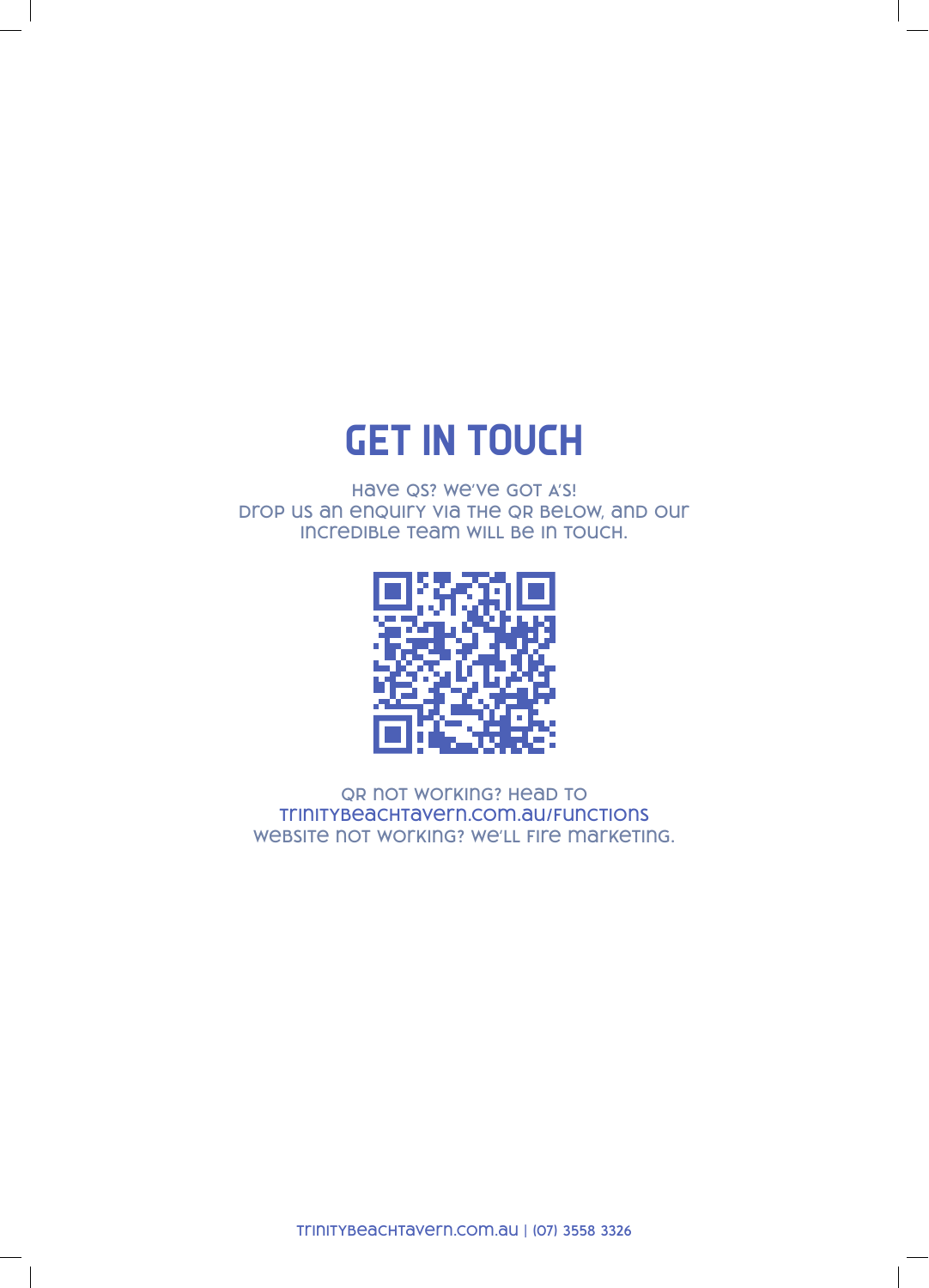# **YOUR EVENT. YOUR WAY**